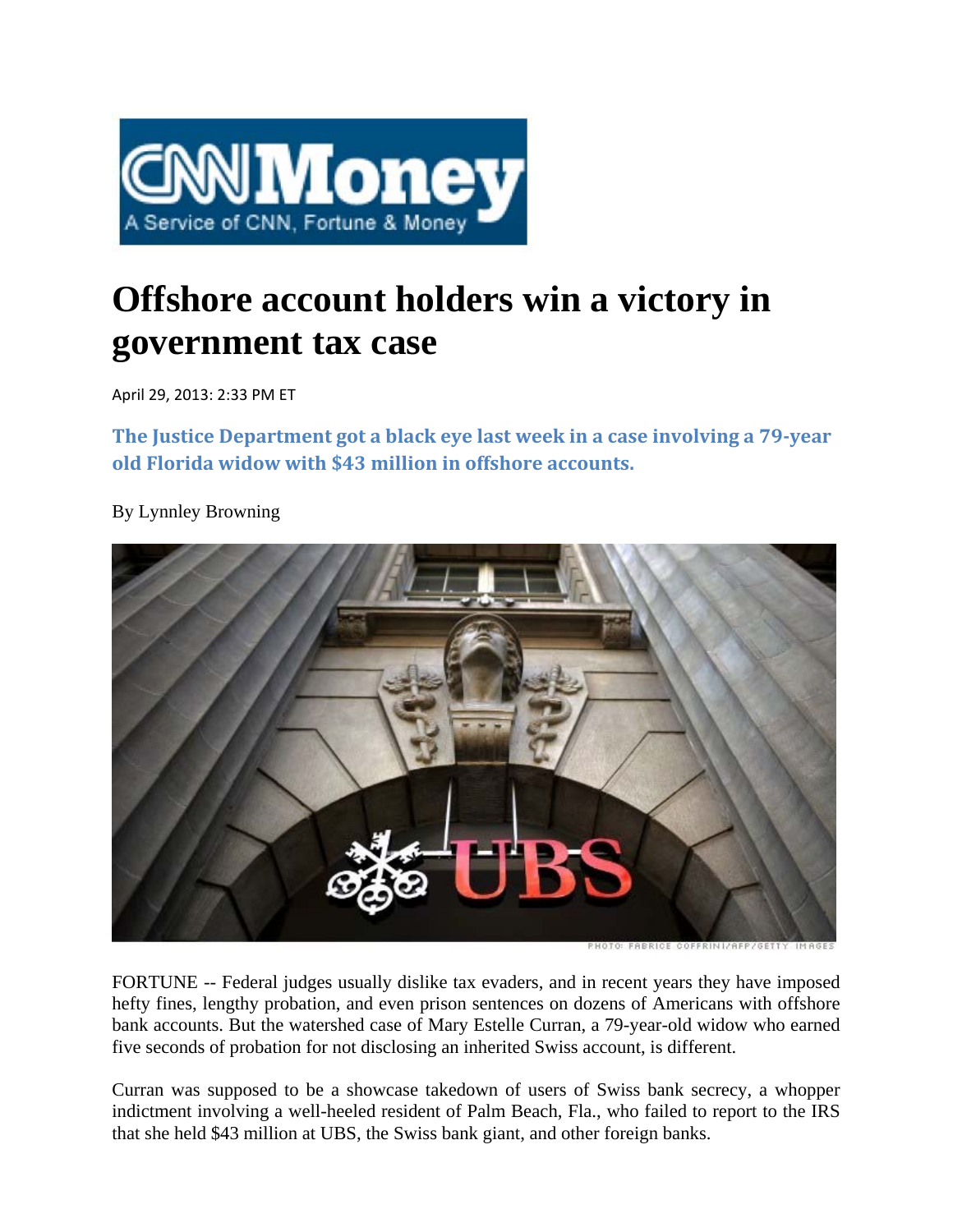Instead, her case unexpectedly turned into a black eye for the Justice Department, as a sympathetic judge last Thursday gave Curran five seconds' probation and excoriated the prosecutors, who had originally sought a jail term of up to six years. The judge, Kenneth Ryskamp of Federal District Court in West Palm Beach, even urged prosecutors to seek a presidential pardon for Curran, a homemaker who said she had relied on advisors and rushed to disclose the accounts she inherited from her deceased husband.

Tax experts say the ruling could prompt a shift in how prosecutors choose to build cases against American clients of foreign offshore banks as part of a widening crackdown on Swiss and Swissstyle banks.

"The government should stop bringing these silly prosecutions against people who made a goodfaith effort to make a voluntary disclosure," says Cono Namorato, a tax lawyer at Caplin & Drysdale and a former senior IRS official.

Prosecutors have charged more than four dozen American clients of offshore banks in recent years, a crackdown that has also ensnared foreign bankers. In January, the government indicted Wegelin, the oldest Swiss bank, which put it out of business. Around a dozen foreign banks, including Credit Suisse, HSBC, and several Israeli banks, are under grand jury investigation.

Curran inherited the UBS accounts from her husband, Mortimer Curran Sr., a self-made financier who died in 2000 and once painted Impressionist landscapes in Paris. In February 2009, Curran tried to enter an IRS amnesty program that would have allowed her to pay reduced fines and penalties of \$8 million and avoid prosecution. Some 38,000 Americans have entered the program since its start in 2009.

Unbeknownst to Curran, UBS had turned over her name to the IRS three weeks earlier as part of its \$780 million deferred-prosecution agreement for enabling wealthy Americans to evade taxes. Curran, one of 285 names disclosed, was not admitted to the program. The reason? If the IRS finds out your identity before you come forward, you're not eligible for the amnesty. Curran was indicted in November 2012 and pleaded guilty in January, making her a convicted felon.

Her accounts evaded U.S. taxes of \$667,700, but under stiff U.S. penalties for failing to report the accounts, she had to pay a civil penalty of more than \$26.6 million.

Unlike other tax evaders indicted in recent years, Curran did not add money to the accounts, receive cash in paper bags, use secret credit cards, skim profits from businesses, arrange sham loans, or make extravagant purchases. She still lives in the house, with green and white Formica kitchen countertops, that she and her deceased husband bought in 1982, court papers show. A blind niece, Dawn, offered to serve Curran's sentence if given jail time, court records show.

"This is a tragic situation," Ryskamp said in a transcript of the Thursday sentencing. "It seems to me the government has a lot of discretion, and the government decided they wanted to make a felon out of this woman."

Prosecutor Mark Daly told the judge that "there is a certain level of randomness to the level of government prosecution," court papers show. Dena Iverson, a Justice Department spokeswoman, declined to comment on the decision or its impact.